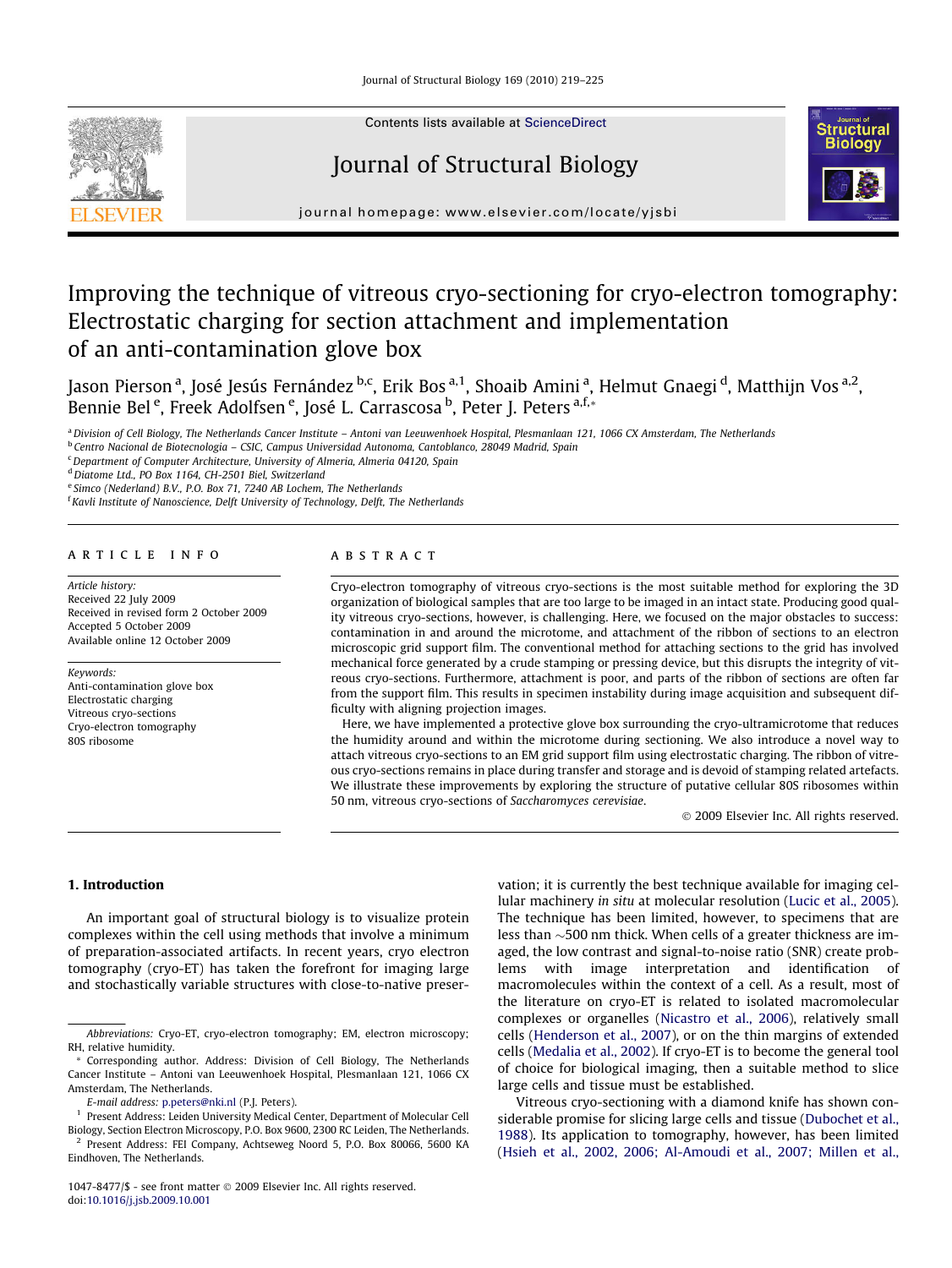[2008; Salje et al., 2009](#page-6-0)) due to a number of technical obstacles ([Hsieh et al., 2006; Marko et al., 2006](#page-6-0)). One such limitation is contamination, in the form of large crystals, which accumulate inside the microtome, on the support film of an electron microscopic (EM) grid, and the vitreous cryo-sections.

Attachment of the vitreous cryo-sections to an EM grid support film is another technical bottleneck that limits the areas of the section that are suitable for cryo-ET. Currently, the methods used for creating attachment involve mechanical forces, generated by either a stamping tool or a pressing device [\(Christensen, 1971; Frederik](#page-5-0) [et al., 1982\)](#page-5-0). Using these methods for attachment, damage in the form of large fissures or cracks can be observed ([Hsieh et al.,](#page-6-0) [2006\)](#page-6-0), which alters the integrity of both the ribbon of vitreous cryo-sections and the individual sections.

In addition, mechanical pressing creates only a limited number of contacts between the support film and the vitreous cryo-sections, resulting in poor adhesion between the section and the support film. This hinders tomographic data collection, due to erratic movements of the sample during imaging [\(Sartori Blanc et al.,](#page-6-0) [1998\)](#page-6-0), especially at high tilt angles, which subsequently compromises the use of fiducials for tilt-series alignment. Finally, there is a high chance that the vitreous cryo-sections become completely detached from the grid during the transfer to the EM.

In the present study we have implemented an anti-contamination glove box to create a reduced humidity environment surrounding the cryo-ultramicrotome. We also introduce a novel attachment method using electrostatic charging in a dry cryo-ultramicrotomy chamber. Similar ideas have been introduced in the past ([Tsuji et al., 1992; Koller, 1965\)](#page-6-0) to circumvent section disruption, however, the application of such procedures has been minimal. Using our novel electrostatic charging technique we have: (1) increased the reliability and relative throughput of suitable vitreous sections for electron tomography and (2) retained proper cryo-section ribbon integrity. We illustrate our novel techniques by analysing putative cellular 80S ribosomes from Saccharomyces cerevisiae.

#### 2. Materials and methods

#### 2.1. Specimen preparation

Saccharomyces cerevisiae were harvested at mid to late log phase (OD<sub>600</sub> of  ${\sim}1.5)$  in YEP medium (30 g/L Dextrose) and 5 g/L yeast extract supplemented with 20% Dextran (w/v) (from Leuconostoc mesenteroides, 35–45 kDa; Sigma Chemical, St. Louis), a medium in which we have established an unperturbed cellular growth rate. In addition, S. cerevisiae in its original culturing media as mentioned above (without the addition of Dextran prior to freezing) was taken as a control. Yeast suspensions were taken up into copper tubes (inner  $\varnothing$  350  $\mu$ m) as described ([Studer et al., 2001](#page-6-0)), and vitrified using an EM-PACT2 high-pressure freezing machine (Leica Microsystems, Vienna). The pressure reached 2000 bar within 15 ms and had a nominal cooling rate of  $\sim$ 20,000 °C s<sup>-1</sup>. After freezing, the copper tubes were stored in liquid nitrogen.

## 2.2. Cryo-ultramicrotomy

A single copper tube was transferred to a pre-cooled  $(-150 \degree C)$ EM FC6 cryo-ultramicrotome (Leica Microsystems, Vienna) that was covered with an anti-contamination glove box or 'Cryosphere' (Leica Microsystems, Vienna) (Supplementary Fig. SF1). In addition, dry sodium hydroxide pellets and an influx of dry nitrogen gas were used to reduce the humidity further and create over-pressure within the chamber; the humidity within the chamber could be reduced to below 1% RH.

The copper tube containing the vitrified sample was trimmed to a square block-face with dimensions approximately  $100 \times 100 \mu m$ using a cryotrim-45 diamond blade (Diatome, Biel, Switzerland). Fiducial gold markers were attached to C-Flat<sup> $M$ </sup> EM grids CF-2/2-2C (Aurion, Wageningen, The Netherlands; [Quispe et al., 2007\)](#page-6-0) by successively floating them on 10 µL drops of 10 nm gold (diluted 1:60 in distilled water) (Aurion), PBS, and distilled water. The excess liquid was removed from the grid using filter paper and the grids were stored. We found that C-Flat support films were preferable as the support film remained flatter then the support film of carbon coated molybdenum or copper grids when submerged in liquid nitrogen (Supplementary Fig. SF2).

Ribbons of vitreous cryo-sections were produced at a nominal cutting feed of 30–50 nm at cutting speeds ranging from 1 to 100 mm/s; the first sections of the block-face were cut at a speed of 0.6–1 mm/s. If the surface-gliding properties were suitable (i.e. vitreous cryo-sections were not sticking to the knife, appeared 'shiny', and flat), then the speed was increased incrementally to 20, 50 mm/s and ultimately 100 mm/s), using a  $35^{\circ}$  cryo diamond knife (Diatome, Biel, Switzerland) with a clearance angle of  $6^\circ$ . The cutting speed was varied only to ease the collection of long vitreous section ribbons ( $\sim$ 3 mm or longer). Ribbons of vitreous cryo-sections were attached to the pre-treated EM grids using two independent methods for comparison. In both methods the electrode was positioned  $\sim$ 10–20 mm from the knife.

#### 2.3. Conventional attachment using stamping

A ribbon of vitreous cryo-sections (microtome feed setting 50 nm) was pulled from the knife-edge using an eyelash attached to a wooden dowel, placed on top of the EM grid, re-positioned on a smooth platform behind the knife and stamped using a polished metal stamping tool (Leica, Vienna, Austria) (Supplementary Movie SM1). The grid was transferred to a grid box (Gatan) and stored in liquid nitrogen.

#### 2.3.1. Electrostatic charging for attachment

A ribbon of vitreous cryo-sections was pulled from the knifeedge (as above) over the EM grid and attached using electrostatic charging (Supplementary Movie SM2). Charging was accomplished via a generator connected to an electrode positioned above the knife (approximately 10–20 mm from the diamond knife). During normal ionization the electrode emitted a high voltage negative direct current (DC), which created a strong negative field towards the ribbon of vitreous sections. Switching between ionization and electrostatic charging was controlled using foot pedals or a control box. During electrostatic charging, the electrical field (emitted from the electrode) was switched to a negative polarized, low voltage (kV range) field. The ribbons of vitreous cryo-sections acted as an isolator (non-conductive) and the negatively charged ions remained on the ribbon, therefore electrostatically attaching the ribbon to the support film of a grounded, conductive EM grid positioned beneath, and perpendicular, to the field of charging [\(Fig. 1\)](#page-2-0). The entire electrostatic charging apparatus (CRION) has been incorporated into the Leica FC7 EM cryo-ultramicrotome (Leica Microsystems, Vienna), with equipment developed by Simco, Lochem, The Netherlands. After charging, the grid was transferred to a grid box (Gatan Inc., Pleasanton, CA) for storage in liquid nitrogen.

### 2.4. Cryo electron microscopy/tomography

#### 2.4.1. Single projection images

Vitreous cryo-sections were imaged using a Tecnai 12 TEM (FEI, Eindhoven, The Netherlands). Images were recorded at 120 kV at liquid nitrogen temperatures on a  $4 \times 4$  kV FEI Eagle CCD camera (FEI, Eindhoven, The Netherlands).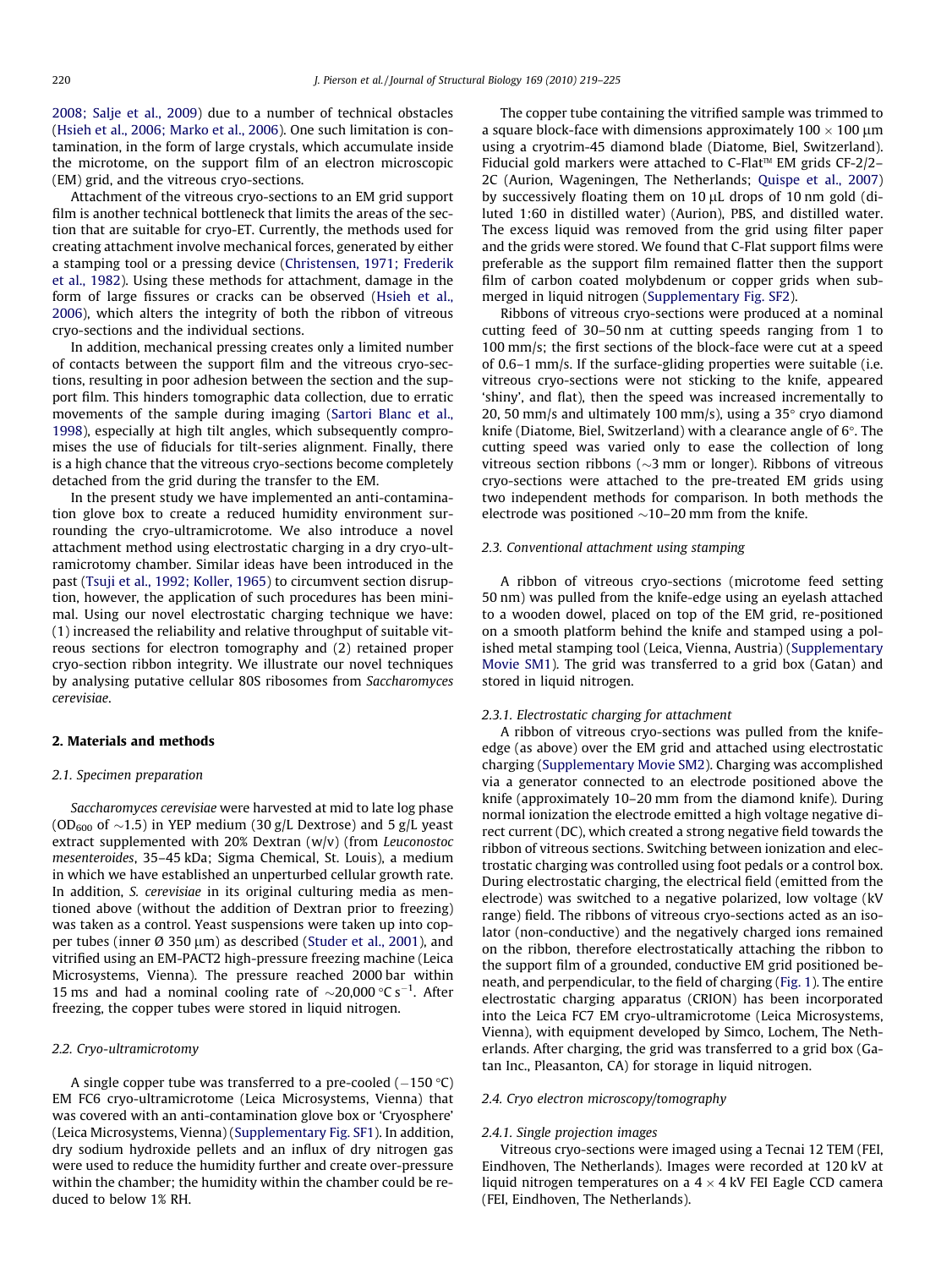<span id="page-2-0"></span>

Fig. 1. A schematic drawing that shows the principle of electrostatic charging. At the top of the scheme is the electrode (Ionizer). The electrode is connected to negative DC high voltage, which will create a strong negative  $(\Theta)$  field. The rectangle at the bottom of the figure represents an EM grid, which is connected to ground through tweezers. Due to the fact that the ribbon, shown between the EM grid and the electrode, acts like an isolator (non-conductive) the negatively charged ions (–) remain on the ribbon of sections. The grounded EM grid is conductive and therefore an electrostatic force (attraction) between the negatively charged ribbon and the EM grid exists.

A nominal magnification of  $1900 \times$ , with a 5.3 nm pixel size, was used for low magnification comparison between different attachment methods (electrostatic charging and stamping).

## 2.4.2. High-resolution tomography

Ribbons of vitreous cryo-sections supported by EM grids were mounted in autoloader clips and inserted into the Titan autoloader (FEI, Eindhoven, The Netherlands). Images were recorded at 300 kV, using a Titan cryo-TEM (Technical University of Eindhoven – TU/e, Eindhoven, The Netherlands) operated at liquid nitrogen temperatures equipped with a Gatan post column energy filter and a  $2 \times 2$  kV Gatan CCD camera (Gatan Inc., Pleasanton, CA.). Single axis tilt series were collected using FEI Xplore3D (FEI, Eindhoven, The Netherlands) acquisition program under low dose conditions. The angular tilt range was typically set from  $-65^\circ$  to +65 $\degree$  with a 1.5–2 $\degree$  tilt increment, and an objective lens defocus of  $-4.5$  to  $-5.5$  µm. Total dose was kept at or below  $\sim$ 100 e/Å<sup>2</sup> with a pixel size of 0.6 nm. Projection images were aligned using 10 nm gold fiducial markers on the EM support film and reconstructed (R-weighted back projection) using the IMOD package ([Kremer et al., 1996](#page-6-0)). General visualization and surface rendering was performed using Amira [\(http://amira.zib.de\)](http://amira.zib.de).

#### 2.4.3. Subtomogram averaging

The structure of the 80S Ribosome from S. cerevisiae [\(Spahn](#page-6-0) [et al., 2001](#page-6-0)) was taken from the EM Data Bank at the EBI ([http://](http://www.ebi.ac.uk/pdbe/emdb/) [www.ebi.ac.uk/pdbe/emdb/](http://www.ebi.ac.uk/pdbe/emdb/)) (entry emd-1076) and used as a template. A template-matching procedure was then applied to detect putative ribosomes within a binned version of the tomogram using Spider commands ([Frank et al., 1996](#page-6-0)). False positives were discarded by visual inspection. Ribosome locations of 354 positive peaks were then extracted from the tomogram at full resolution. Angular determination and refinement were carried out as described [\(Ortiz et al., 2006; Brandt et al., 2009\)](#page-6-0), using Bsoft tools ([Heymann and Belnap, 2007\)](#page-6-0). The resolution of the average ribosome was assessed based on the Fourier shell correlation (FSC) of two independent averages, each from half of the collected ribosomes ([Ortiz et al., 2006\)](#page-6-0).

# 3. Results

## 3.1. Reduced contamination vitreous cryo-sectioning

Contamination hampers all low temperature cryo-EM/ET techniques. In the case of low-temperature vitreous cryo-sectioning, the source is the air–nitrogen interface at the top of the microtome chamber (Supplementary Fig. SF3). In normal room humidity this interface can be compared to a 'cloud' that results in a blanket of contamination that covers the cryo-'tools' used inside the microtome, including the diamond knife (Fig. 2A).

To reduce contamination, a glove box was placed around the microtome (Supplementary Fig. SF1). In addition, we placed sodium hydroxide pellets inside the chamber and used a steady flow of dry nitrogen to further reduce the humidity. The dry nitrogen



Fig. 2. Reducing contamination within the ultramicrotome at cryo-temperatures. (A) A diamond knife within an ultramicrotome at ambient humidity, which is heavily contaminated. (B) A diamond knife that is within an ultramicrotome that is surrounded by an anti-contamination glove box. The knife remains clean during vitreous cryosectioning.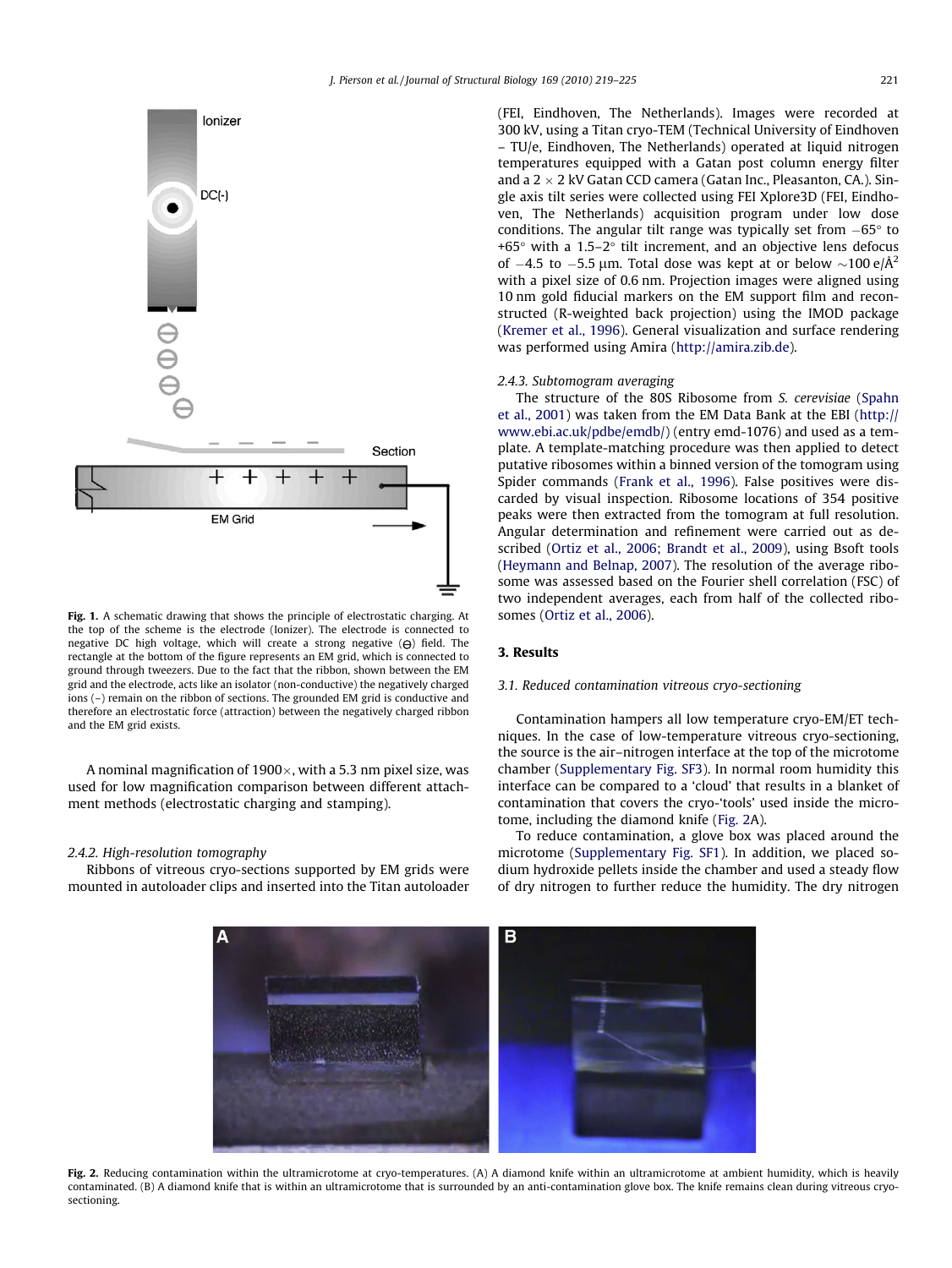flow creates an over-pressure within the chamber that maintains the low humidity when the glove box is opened to the outside environment. In this situation, the humidity can be reduced to below 1%. In this atmosphere, the air–nitrogen interface is not visible and the cryo-'tools', including the diamond knife, remain clean during vitreous cryo-sectioning ([Fig. 2](#page-2-0)B).

## 3.2. Electrostatic charging

To facilitate cryo-ET of vitreous cryo-sections, the ribbon of sections must be well attached to the support film of an EM grid. Conventional stamping/pressing techniques compromise the integrity of the ribbon of vitreous cryo-sections. The force generated for attachment is not sufficient to retain the ribbon during storage in liquid nitrogen, and the vitreous cryo-sections are usually at a distance, from a few nanometers to micrometers, from the support film of the EM grid [\(Hsieh et al., 2006](#page-6-0)).

To circumvent these technical obstacles, a novel electrostatic charging procedure was developed to attach the sections to an EM grid support film. The complete apparatus consists of a generator, which applies a high voltage to an electrode, foot pedals to control the output of the generator, and a control box. The discharge mode produces an ionization current, which enhances the surface-gliding properties of the diamond knife during vitreous cryo-sectioning. The amplitude of ionization can be regulated either with a potentiometer or through external control. A charging mode is used for attaching the vitreous cryo-sections to an EM grid support film. When the generator is switched from discharge to charge, a burst of negative charge, approximately 1 s in duration, is produced in the vicinity of the electrode ([Fig. 1](#page-2-0)), firmly attaching the sections to the support film. The detailed procedure is as follows: an EM grid is placed in the vicinity of the diamond knife (Fig. 3A). A relatively long ribbon of sections (denoted in Fig. 3B and C with white arrowheads) is pulled using an eyelash from the knife-edge over the EM grid (Fig. 3B). It is then attached using electrostatic charge (Fig. 3C) (also Supplementary Movie SM2). For proper attachment, the ribbon of sections must be above the EM grid, and the electrode tip must be normal to the plane of both the ribbon of vitreous sections and the EM grid, and about 10– 20 mm from the grid.

3.3. Attachment using electrostatic charging compared to conventional stamping

In our experience, stamping vitreous cryo-sections to an EM support film resulted in a number of mechanically induced artefacts in both the ribbon of sections and in the support film of the EM grid, reducing the number of suitable areas for tomography. The types of damage that were characteristically introduced by mechanical stamping/pressing-based attachment methods was prevented by using the electrostatic charging method (Fig. 3D and E). In addition, the charging procedure did not alter the vitreous state of the ice, as assessed by electron diffraction (Fig. 3F).

We have repeatedly seen that stamping was not sufficient to achieve good attachment of the ribbon of vitreous cryo-sections to the support film of an EM grid (Supplementary Movie SM1). After stamping, an eyelash was used to probe the interaction between the ribbon and the substrate. The ribbon was easily removed, suggesting that the method was not adequate for proper attachment. With electrostatic charging, the ribbon remained attached to the support film (Supplementary Movie SM2).

In order to quantify the success rate between the two attachment methods, comparison grids were produced under similar conditions (diamond knife, sample, ribbon length) using the stamping method and the electrostatic charging method. In every case where electrostatic charging was used for attachment, the ribbon was retained when observed in the EM. This was not the case, however, for the conventional stamping method. In a study of 5 grids that were prepared using the conventional stamping method, 2 out of the 5 were completely empty, even though the ribbon was observed in the microtome prior to transfer to the EM. This suggests that electrostatic charging increases the likelihood and reliability that a ribbon of vitreous cryo-sections will be present through transfer (in liquid nitrogen) and after insertion into the EM. 'Coarse' attachment and overall ribbon integrity was assessed



Fig. 3. Electrostatic charging technique for attaching a ribbon of vitreous sections to an EM support film. (A) An EM grid is placed at the diamond knife-edge using tweezers with a bent tip. (B) A ribbon of vitreous sections (white arrowheads) is guided over the EM grid using an eyelash (white arrow) attached to a wooden dowel. (C) Once the ribbon of vitreous sections is of suitable length (white arrowheads), approximately the diameter of the EM grid; the generator is switched from the discharge mode to the charge mode, causing the ribbon to attach to the EM grid. (D) A low magnification image showing the ribbon of vitreous sections after electrostatic charging. Scale bar = 50 µm. (E) A medium magnification micrograph showing a vitreous section from within the ribbon. Note that the section is smooth and relatively flat with no apparent mechanically induced damage as is often seen with stamping/pressing techniques. S. cerevisiae cells can be seen scattered throughout the vitreous section (black arrows). Holes within the C-Flat EM grid can be seen and one such is denoted with a white asterisk. Scale bar = 2  $\mu$ m. (E) A selected area diffraction pattern confirming vitreous ice.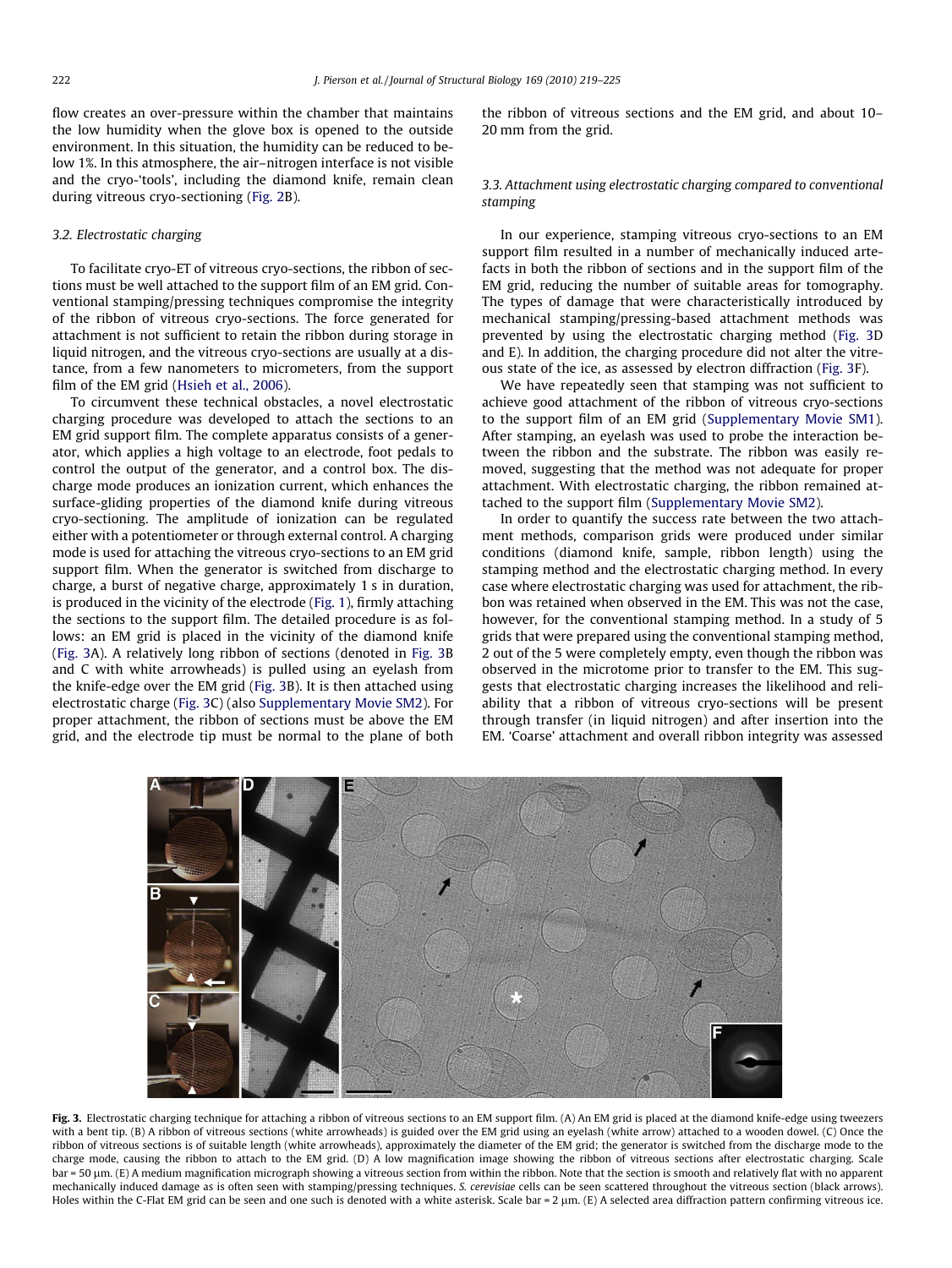

Fig. 4. Tomography of vitreous sections of S. cerevisiae. (A) 5-nm-thick tomographic slice from a vitreous section, (V) Vacuole, (M) Mitochondrion, (ER) Endoplasmic Reticulum, and black arrows indicate putative 80S ribosomes. Scale bar = 100 nm. (B) A flipped view (about the x-axis) from the tomographic reconstruction in (A). The vitreous section (black arrowheads) is well attached to the support film (white arrowheads). A fiducial gold marker is seen on the surface of the carbon support film (white arrow). Scale bar = 100 nm. (C) A surface rendered visualization of the tomographic volume in (A). Mitochondrion, purple; Vacuole, blue; Endoplasmic Reticulum, red; cell membrane, white; unidentified vesicle structures, green; unidentified macromolecular complexes including putative ribosomes, yellow.

using relatively low-magnification, tilted images, which can be seen in Supplementary Fig. SF4.

## 3.4. Tomography of S. cerevisiae vitreous sections

Tomography was performed on S. cerevisiae that were vitreous cryo-sectioned and collected using the novel electrostatic attachment method described above. Numerous tilt series were recorded and a representative tomogram can be seen in Fig. 4. The 'fine' attachment was verified by flipping the volume around the x-axis (Fig. 4B), which directly shows that the vitreous section (black arrowheads) is well attached to the support film (white arrowheads). Alignment of individual projection images was accomplished using 10 nm gold fiducial markers applied to the surface of the carbon support film, our method of choice for tracking individual projection images within a tilt series for volumetric reconstruction. In the displayed tomogram, the residual mean error and standard deviation was below 1 pixel.

Specific cellular structures could be identified in a representative 5 nm slice from a tomographic reconstructed volume (Fig. 4A); a mitochondrion (M), profiles of the endoplasmic reticulum (ER), and a vacuole (V) are all evident. Large macromolecular complexes, such as putative 80S ribosomes, could also be recognized within the cell due to their inherent high contrast (black arrows).

We then focused on these in situ ribosome-like particles to illustrate the potential of the novel techniques proposed, deriving an average eukaryotic 80S ribosome map. The average ribosome map (Fig. 5) was computed by the standard combination of template matching and angular refinement ([Ortiz et al., 2006\)](#page-6-0), and had a resolution of 5.6 nm (FSC 0.5 criterion, see Supplementary Fig. SF5). The denoted (Fig. 5A and B) structural features that are recognizable from the 40S small subunit (40S) include the beak (bk) and the body (b). From the 60S large subunit (60S), the stalk base (SB) and the L1 protuberance (L1) are denoted ([Spahn et al.,](#page-6-0) [2001](#page-6-0)).

# 4. Discussion

Cryo-ET of large cells and tissue can only be carried out after slicing these cells into thin sections. Tomography of vitreous sections, however, has been limited due to a number of technical bottlenecks [\(Hsieh et al., 2006\)](#page-6-0). Here we have addressed the major difficulties; contamination in and around the microtome and attachment of the vitreous sections to an EM support film.

Frost contamination has been significantly reduced, by using a glove box surrounding the microtome to produce a controlled, low-humidity, environment. An unanticipated benefit of the environmental chamber was that ionizing properties of the electrode



Fig. 5. 80S S. cerevisiae ribosome density map. (A) Specific 80S Ribosomal features can be recognized; the large 60S subunit (60S) and the associated stalk base complex L7/ L12 region (SB), the small sub-unit (40S), beak region (bk) and base (b) region of the 40S. (B) A 90° rotated view from (A) that shows the L1 region of the 60S large sub-unit.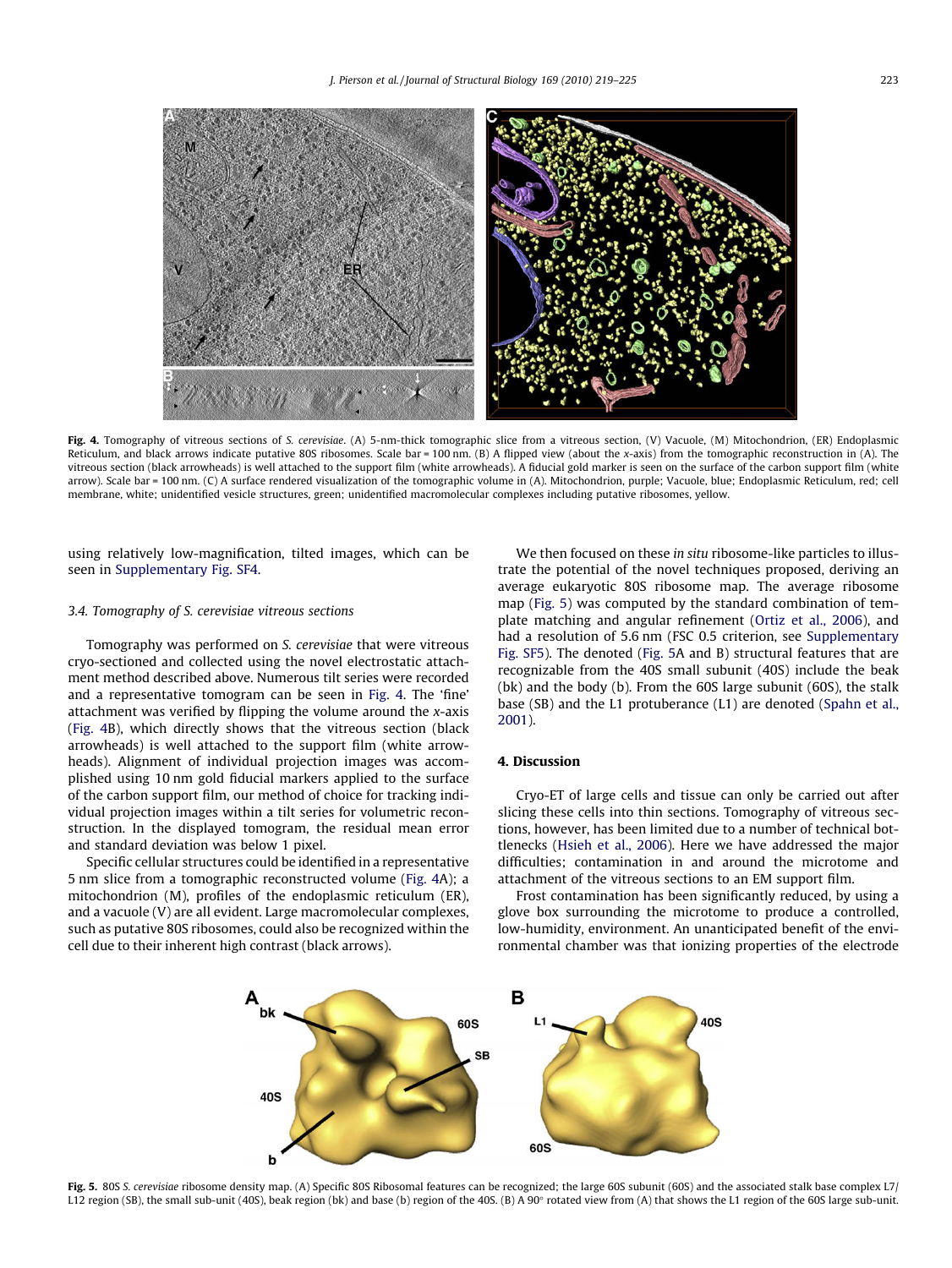<span id="page-5-0"></span>were observed to be more effective in a low humidity environment. In a normal room environment, the ionization electrode can become covered with ice contamination, which may reduce the electrical field strength from the electrode. When ionization is compromised, the surface-gliding properties of the diamond knife can be affected, making it difficult to produce high quality sections.

Attachment of vitreous cryo-sections to the support film of an EM grid has been problematic using conventional, force generating attachment methods, such as stamping or pressing. Although different techniques for mechanical attachment have been explored, none has yet been able to solve the attachment problem. Using electrostatic charging, the ribbon of vitreous sections is well attached to the EM grid support film, which increases the likelihood for successful tomography. Using conventional attachment methods, sections often moved or drifted during imaging due to the gap between the vitreous cryo-sections and the support film. With electrostatic charging, the sections are flush against the support film and therefore stable during imaging.

In addition, because the attachment has been improved using electrostatic charging, colloidal gold particles on the support film can be used as fiducial markers for tilt-series alignment. This is generally not the case with stamping. The poor attachment causes problems with aligning individual projection images from a tilt series to a common register because the section being imaged changes its position relative to the fiducial markers on the support film during tilting.

An alternative to using colloidal gold as fiducial markers is alignment through cross correlation-based algorithms (Castaño-Díez et al., 2007; Winkler and Taylor, 2006) that rely on tracking distinguishable features throughout the individual projection images. Cross correlation methods work relatively well when there is a high contrast and signal-to-noise within the images to facilitate feature tracking. Unfortunately, the inherent low contrast and signal-to-noise in cryo imaging techniques makes the tracking of distinguishable features rather difficult. In addition to cross correlation methods, there are procedures for applying fiducial markers directly onto the surface of the vitreous sections. Such methods include the use of Quatum Dots ([Masich et al., 2006](#page-6-0)) and also colloidal gold particles as fiducial markers [\(Gruska et al., 2008](#page-6-0)). Unfortunately, vitreous sections are capricious during tilt series acquisition ([Sartori Blanc et al., 1998](#page-6-0)), which can compromise the alignment as mentioned above. The most optimal situation may be to have tracking markers (quantum dots or colloidal gold) applied both to the surface of the vitreous sections, and to the support film.

In this study, the operator manually controlled the positioning of both the ribbon of vitreous cryo-sections and the EM grid prior to attachment. A more suitable method may employ a micromanipulator [\(Ladinsky et al., 2006\)](#page-6-0), which would reduce the error of positioning. Using micromanipulation, a gentle tension can be maintained as the ribbon of vitreous cryo-sections is pulled from the knife-edge. Combining micromanipulation with electrostatic charging may be the most optimal technique.

Electron tomography already allows the identification of macromolecular complexes, together with analysis of their spatial distribution and their interactions in the native cellular context (Brandt et al., 2009). The electrostatic charging technique for attaching for vitreous sections to the EM grid for cryo-ET facilitates these studies on thin slices of biological specimens. As an illustrative example of the potential of this technique, the average eukaryotic ribosome in situ has been computed from a section of S. cerevisiae. This is the first step towards the construction of an 80S ribosomal map from a thin slice of a large eukaryotic cell, and towards identification of specific macromolecular spatial arrangements within the cellular context, as already revealed for prokaryotic cells [\(Ortiz et al., 2006; Brandt et al., 2009](#page-6-0)). However, compression at the macromolecular level remains ambiguous and must be addressed in future studies. For future studies we must be fully confident that we only detect and select true cellular 80S ribosomes.

Although the resolution of the final ribosomal density map obtained here was sufficient to detect large structural landmarks on the 80S ribosome, increasing the particle pool may improve the resolution limits, as is commonly seen in single particle cryo-EM. We expect that these densities will be better defined in the near future, as the resolution within our density maps improve, and in combination with the rapidly expanding structural database for the 80S eukaryotic ribosome and its protein complexes.

# 5. Conclusions

The technique of vitreous cryo-sectioning still remains a challenge, however, the novel techniques presented here facilitate the procedure. We have shown that frost contamination is reduced inside the cryo ultramicrotome, when a protective anti-contamination glove box is used. We have also shown that electrostatic charging enhances attachment to an EM support film without compromising the integrity of ribbons of vitreous cryo-sections, so that the throughput of suitable areas for tomography can be increased compared to conventional methods. We obtained an initial glimpse of the putative 80S ribosomal cellular structure, within a thin vitreous cryo-section, when these novel improvements were applied to yeast cells.

## Acknowledgments

The authors thank Veronica M. Benito and the Fred van Leeuwen lab (NKI-AVL) for providing the yeast cells, the Bram Koster lab (LUMC, Leiden) for HPF, and Nico A.J.M. Sommerdijk and Gijsbertus de With (TU/e, Eindhoven) for use of the cryo-Titan. Special thanks to Peter Frederik (UM & TU/e), Jacques Neefjes (NKI-AVL), Sue Godsave (NKI-AVL), Reinhard Lihl (Leica-Microsystems, Vienna), and J. Richard McIntosh (University of Colorado, Boulder) for the ongoing discussions on the fundamentals of vitreous cryo-sectioning and cryo-EM and critical comments during the preparation of the manuscript. Computational resources were provided by the andalusian scientific computing center (CICA). We thank Alexander Griekspoor for assistance with the movies. Additional thanks to members of the NIMIC and NeCEN team. Work partially funded by grants: Food-CT-2006-023144 (P.P.), FP6-2006-Food-3B-023183 (P.P.), EU-LSHG-CT-2004-502828 (J.L.C.), MCI-BFU2008- 02328 (J.L.C.), MCI-TIN2008-01117 (J.J.F.), JA-P06-TIC1426 (J.J.F.)

#### Appendix A. Supplementary data

Supplementary data associated with this article can be found, in the online version, at [doi:10.1016/j.jsb.2009.10.001.](http://dx.doi.org/10.1016/j.jsb.2009.10.001)

## References

- Al-Amoudi, A., Díez, D.C., Betts, M.J., Frangakis, A.S., 2007. The molecular architecture of cadherins in native epidermal desmosomes. Nature 450, 832– 837.
- Brandt, F., Etchells, S.A., Ortiz, J.O., Elcock, A.H., Hartl, F.U., Baumeister, W., 2009. The native 3D organization of bacterial polysomes. Cell 136, 261–271.
- Castaño-Díez, D., Al-Amoudi, A., Glynn, A.-M., Seybert, A., Frangakis, A.S., 2007. Fiducial-less alignment of cryo-sections. J. Struct. Biol. 159, 413–423.
- Christensen, A.K., 1971. Frozen thin sections of fresh tissue for electron microscopy with a description of pancreas and liver. J. Cell Biol. 51, 772–804.
- Dubochet, J., Adrian, M., Chang, J.-J., Homo, J.-C., Lepault, J., McDowall, A.W., Schultz, P., 1988. Cryo-electron microscopy of vitrified specimens. Q. Rev. Biophys. 21, 129–228.